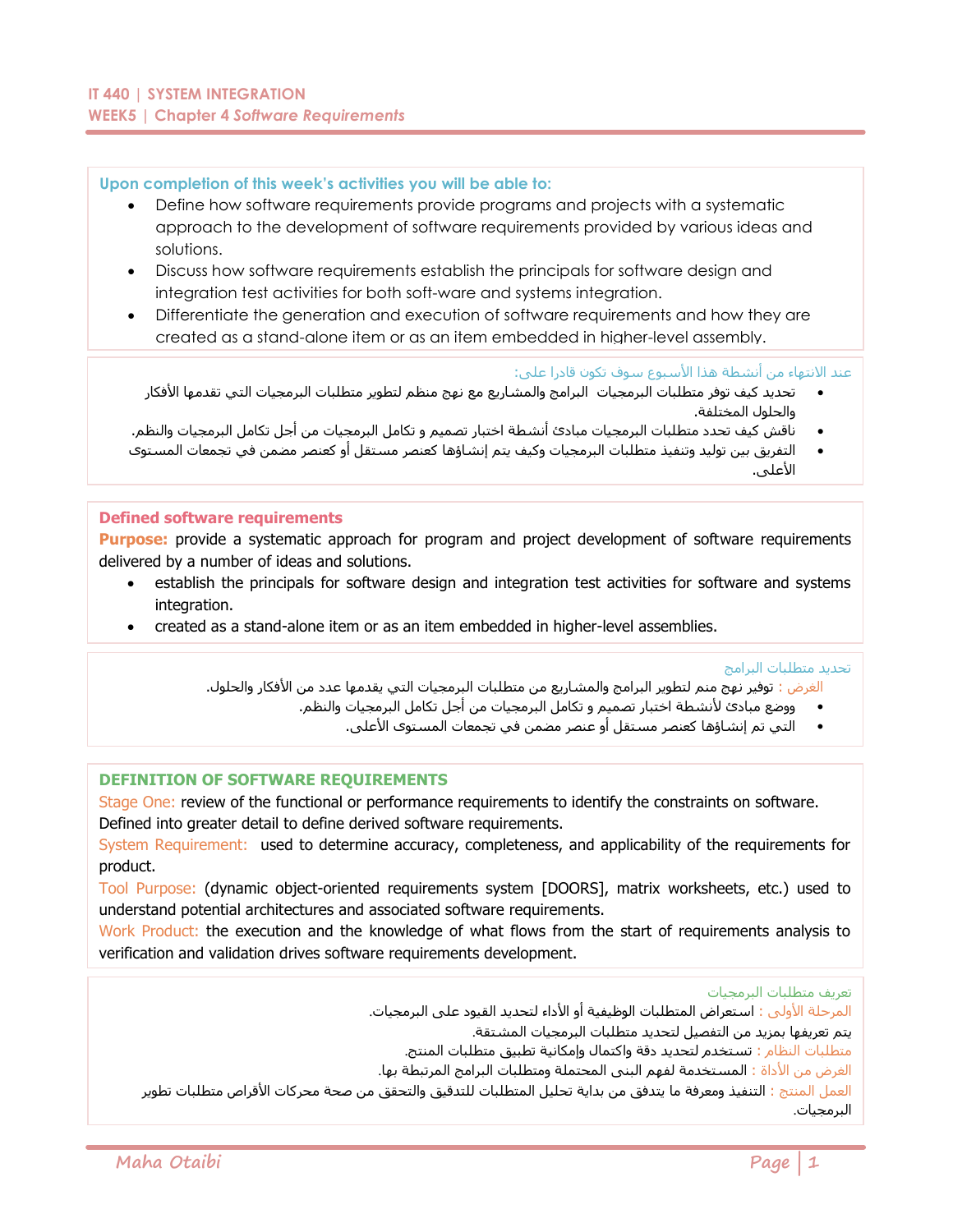# **ANALYSIS**

**Include:** a step-by-step process to develop requirements for software work products.

**Use:** fulfillment of high-level user requirements, allocated system requirements, and ideas for system operational concepts.

**Reports:** produced as run procedures verified and validated to support test and evaluations.

التحليل

تتضمن : عملية خطوة بخطوة لتطوير متطلبات منتجات عمل البرمجيات. االستخدام : تلبية متطلبات المستخدم عالية المستوى ، ومتطلبات النظام المخصصة ، واألفكار للمفاهيم التشغيلية للنظام. التقارير : أنتجت كإجراءات تشغيل التحقق من الصحة لدعم االختبار والتقييمات.

# **USE CASE**

**Purpose:** to describe a flow of operations for the performance of systems and software implementation.

 Defines the limitations/technical considerations established on target computers, work product execution strategy, and operating systems.

**Includes:** functionality, performance, maintenance, and support considerations, in addition to the work product's operational environment

• Incorporates boundaries and constraint

## حالة االستخدام

الغرض : وصف تدفق العمليات لأداء النظم وتنفيذ البرامج.

- تحديد القيود / االعتبارات التقنية التي وضعت على أجهزة الكمبيوتر الهدف، استراتيجية تنفيذ المنتج العمل، وأنظمة التشغيل.
	- يشمل : وظائف ، األداء ، الصيانة ، و اعتبارات الدعم ، باإلضافة إلى بيئة العمل المنتج العمل
		- يتضمن الحدود والقيود

# **FUNCTION**

**Analysis Purpose:** to guarantee an accurate and thorough understanding of software performance. An ongoing activity during the software requirements definition process.

## وظيفة

تحليل الغرض : لضمان الدقة والفهم الدقيق لأداء البرمجيات.

نشاط مستمر أثناء عملية تعريف متطلبات البرامج.

# **ARCHITECTURE**

Identified/ defined as part of derived software requirements.

**Function:** software design/development life cycle states and modes are established.

**Application:** timing, sequence, conditions, and execution probability define and redefine functional interface requirements for system architectures

## هندسة معمارية

تم تعريفها كجزء من متطلبات البرامج المشتقة.

وظيفة : تصميم / تطوير حالة دورة حياة البرمجيات وانشاء وسائط.

التطبيق : يحدد التوقيت والتتابع والظروف واحتمال التنفيذ ويعيد تحديد متطلبات الواجهات الوظيفية لمعماريات النظام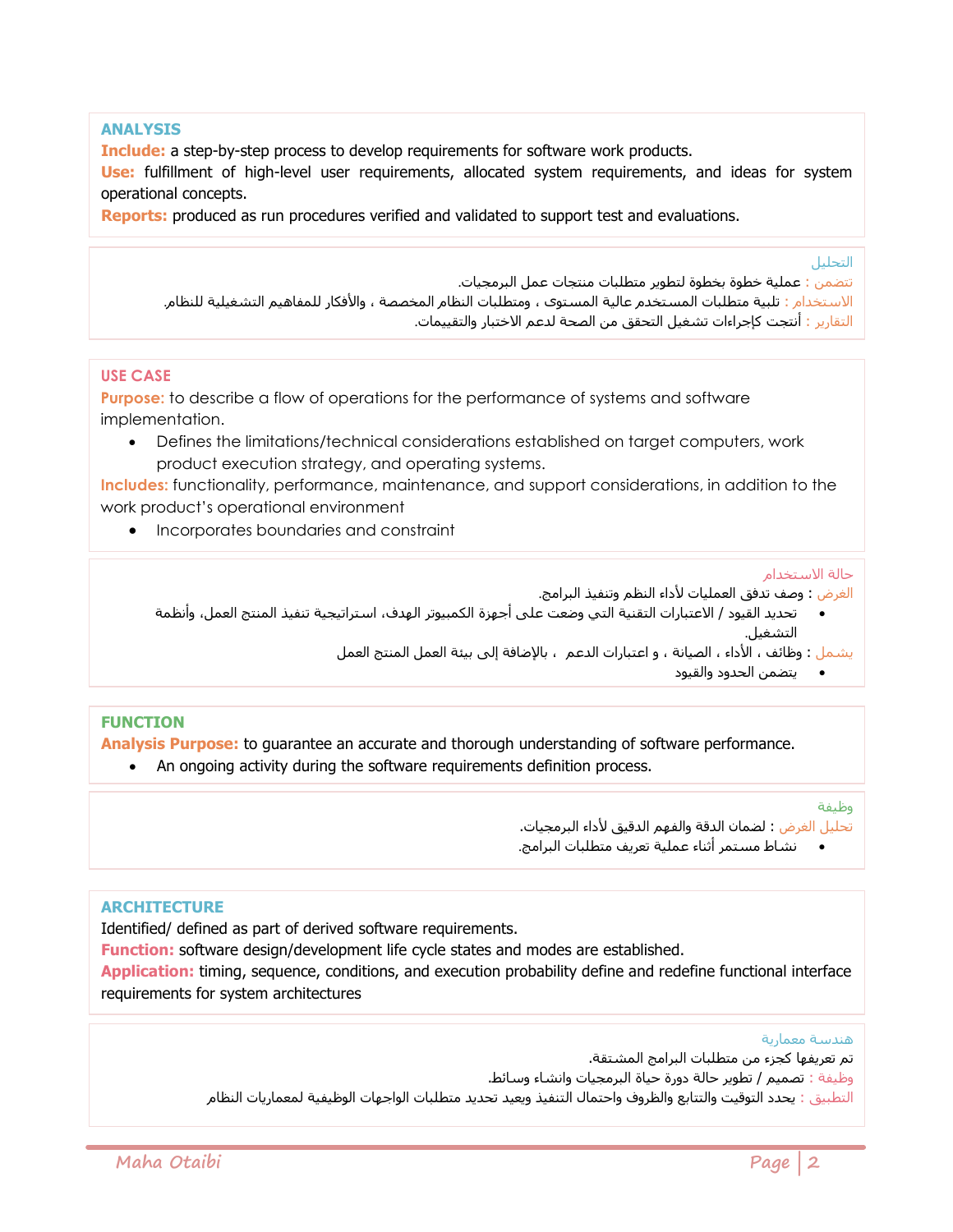## **INTEGRATION**

**Purpose:** transforms functional architecture into optimal design solutions.

**Planning Resource Component:** critical for implementation of disciplined interface management principles is critical in order to perform systems build integration activities for the execution.

التكامل

الغرض: تحويل العمارة الوظيفية إلى حلول التصميم الأمثل. عناصر موارد التخطيط: حاسمة لتنفيذ مبادئ إدارة الواجهات المنضبطة أمر بالغ األهمية من أجل تنفيذ أنظمة بناء أنشطة التكامل للتنفيذ.

# **VERIFICATION AND VALIDATION**

Verification and validation begins with the review of software requirements.

**Requirement Priority Purpose**: determines the extent of verification and validation for each defined requirement.

 Verification and validation is identified, a list of techniques that includes analysis is developed, inspections made, demonstrations run, and software integration tests conducted.

التحقق والتحقق من الصحه

يبدأ التحقق مراجعة متطلبات البرامج.

غرض اولوية المتطلبات : يحدد مدى التحقق والتحقق من صحة كل متطلب محدد.

 تم تحديد التحقق والتحقق من الصحة، وقائمة من التقنيات التي تتضمن تطوير التحليل ، وعمليات الفحص التي أجريت، وتشغيل البراهين ، واختبارات تكامل البرامج.

**معلومه خارجيه لفهم الفرق بينهما**

## Verification:

"Are we building the product right."

The software should conform to its specification.

Validation:

"Are we building the right product." The software should do what the user really requires

**ACCOMPLISHED SYSTEMS VERIFICATION AND VALIDATION OF REQUIREMENTS**

Performance: plan, evaluate, and record software work product compliance with established requirements. **Risk Reduction Assessment:** ensures software design/development activities satisfy user needs in a manner that is efficient and cost-effective for integration of validation and requirement verification.

األنظمة المنجزة للتحقق من صحة المتطلبات

األداء : تخطيط ، وتقييم ، وتسجيل التزام منتج العمل مع المتطلبات المحددة.

تقييم الحد من المخاطر : یضمن أنشطة تصميم / تطویر البرمجيات التي تلبي احتياجات المستخدمين بطریقة تتسم بالکفاءة والفعالية من حيث التکلفة لتكامل التحقق من صحة المتطلبات.

# **REQUIREMENTS DOCUMENTATION**

**Includes:** software requirements and related information.

Use cases and derived software requirements are the source of each requirement.

**Definition:** documented based upon development plans, software processes, and product standards.

توثيق المتطلبات

يشمل: متطلبات البرمجيات والمعلومات ذات الصلة.

حالات الاستخدام ومتطلبات البرامج المشتقة هي مصدر كل المتطلبات.

التعريف: موثقة استنادا إلى خطط التنمية، وعمليات البرمجيات، ومعايير المنتجات.